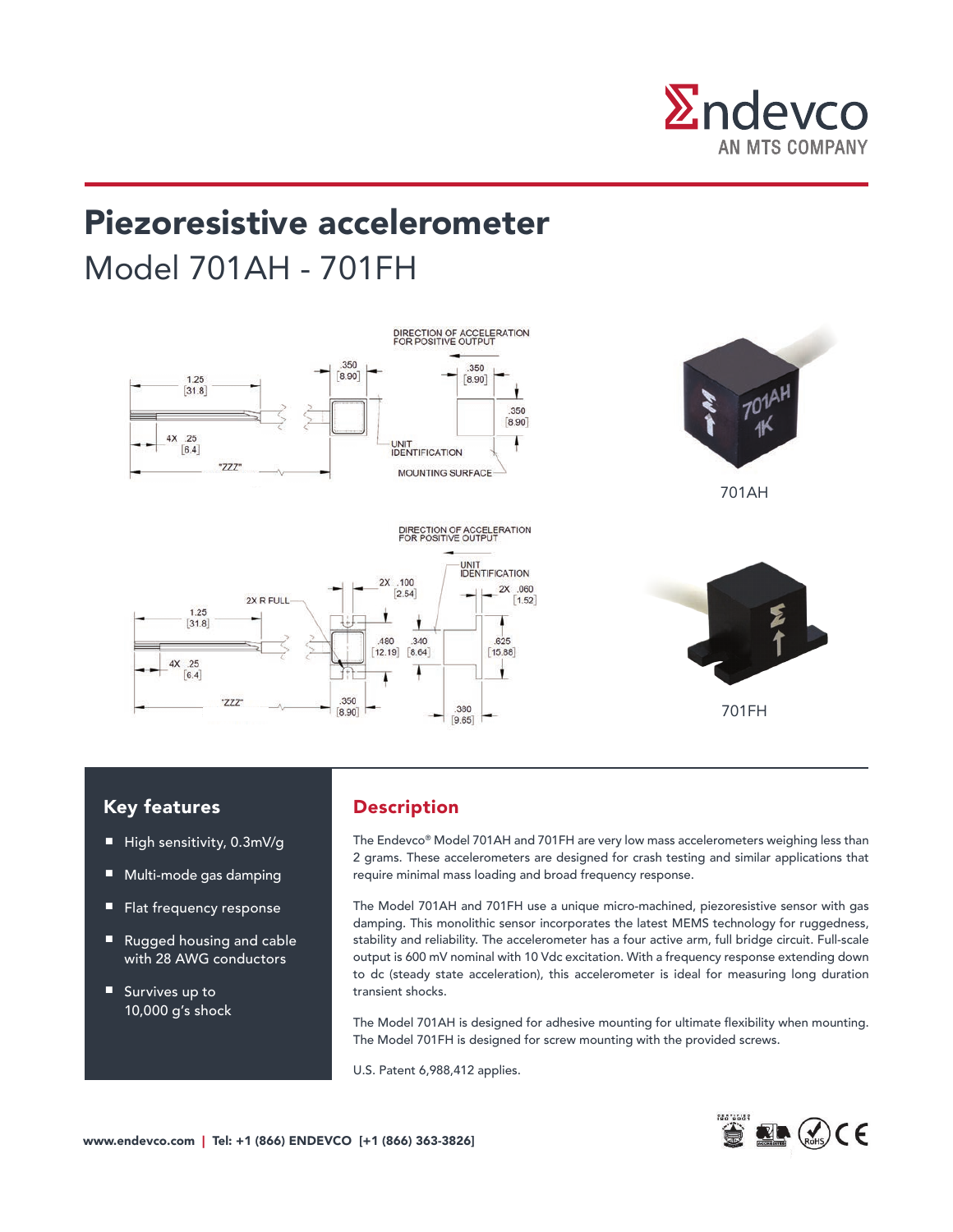## Piezoresistive accelerometer | Model 701AH - 701FH

All specifications are referenced at +75˚F (+24˚C) and 10 Vdc, unless otherwise noted. Calibration data, traceable to National Institute of Standards and Technology (NIST), is supplied.

| <b>Specifications</b>                                                |                    |                                                                                                  |
|----------------------------------------------------------------------|--------------------|--------------------------------------------------------------------------------------------------|
| <b>Dynamic characteristics</b>                                       | <b>Units</b>       | $-1K$                                                                                            |
| Range                                                                | $\mathsf g$        | ± 1,000                                                                                          |
| Sensitivity (at 100Hz and 10g)                                       |                    |                                                                                                  |
| Minimum/Nominal/Maximum<br>Frequency response (Referenced to 100 Hz) | mV/V/g             | .015 / .030 / .060                                                                               |
| $± 5%$ maximum                                                       | Hz                 | 0 to 4,000                                                                                       |
| Non-linearity                                                        | %                  | ±1                                                                                               |
| Zero measurand output (max)                                          | mV                 | ±50                                                                                              |
| Transverse sensitivity                                               | %                  | 3                                                                                                |
| Thermal zero shift (typ)                                             |                    |                                                                                                  |
| $0^\circ$ to $50^\circ$ C<br>32° to 122°F                            | %FSO/°C<br>%FSO/°F | 0.02<br>0.01                                                                                     |
| Thermal sensitivity shift (typ)                                      |                    |                                                                                                  |
| $0^\circ$ to $50^\circ$ C                                            | $\%$ /°C           | 0.2                                                                                              |
| 32° to 122°F                                                         | $\%$ / $\degree$ F | 0.1                                                                                              |
| <b>Electrical characteristics</b>                                    |                    |                                                                                                  |
| Excitation                                                           | Vdc                | 2.0, 5.0, 10.0                                                                                   |
| Resistance                                                           |                    |                                                                                                  |
| Input                                                                | ohms               | $6,500 \pm 2,000$                                                                                |
| Output                                                               | ohms               | $6,500 \pm 2,000$                                                                                |
| Insulation resistance                                                | Mohms              | 100 min at 50 Vdc                                                                                |
| <b>Physical characteristics</b>                                      |                    |                                                                                                  |
| Case material                                                        |                    | Anodized aluminum with stycast fill, black                                                       |
| <b>Electrical connections</b>                                        |                    | Integral 4 conductor, #28 AWG, Teflon insulated leads<br>shielded with white polyurethane jacket |
| Mounting                                                             |                    |                                                                                                  |
| 701AH                                                                |                    | Adhesive                                                                                         |
| 701FH                                                                |                    | #2-56 socket head cap screws<br>3.5 in-lbf (0.40 N.m) recommended/4.0 in-lbf (0.45 N.m)          |
| Weight                                                               |                    |                                                                                                  |
| 701AH                                                                |                    | 0.05 oz (1.4 gm); cable 0.2 oz/ft (19 gm/m), typical                                             |
| 701FH                                                                |                    | 0.06 oz (1.7 gm); cable 0.2 oz/ft (19 gm/m), typical                                             |
| <b>Environmental characteristics</b>                                 |                    |                                                                                                  |
| <b>Acceleration limits</b>                                           |                    |                                                                                                  |
| Shock (half-sine pulse duration)                                     |                    | 10,000 g, 80 $\mu$ sec or longer                                                                 |
| Temperature                                                          |                    |                                                                                                  |
| Operating                                                            |                    | - 40°C to + 100°C (-40°F to + 212°F)                                                             |
| Storage<br>Humidity                                                  |                    | Room temperature<br><b>IP67</b>                                                                  |
|                                                                      |                    |                                                                                                  |
| <b>Calibration data</b>                                              |                    |                                                                                                  |
| Frequency response                                                   |                    | 10 g, 20 to 4,000, ref 100 Hz                                                                    |
| Sensitivity<br>ZMO                                                   |                    | 10 g, 100 Hz at 2, 5 and 10 V<br>At 2, 5 and 10 V                                                |
| Input and output resistance                                          |                    |                                                                                                  |
|                                                                      |                    |                                                                                                  |